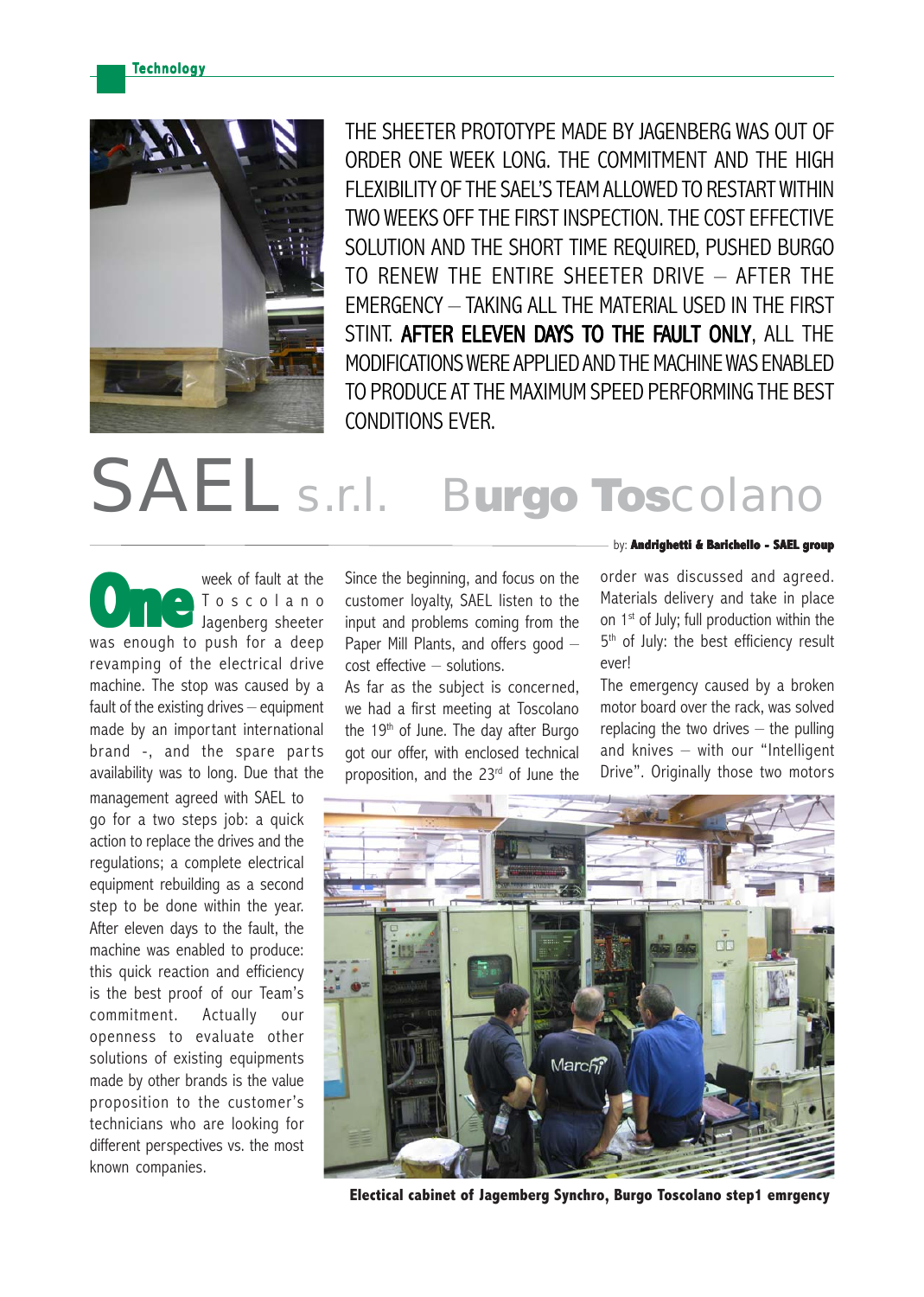

were controlled through a Jagenberg microprocessor rack – with no longer spare parts  $-$  managing all the speeds and synchronizations. The SAEL "Intelligent Drive" incorporates those functions, fitting perfectly to the application. Since the first touch, was known that with our Drives was possible to replace the existing as

much as bypass the alarms driven by the microprocessor linked to the S5 PLC. The mission was hard because the rack was linked to many PLC via I/ O signals and communication data lines. To connect the system it was mandatory the rebuilding of some sheeter basis functions and signals as well. Due that a deep S5 Sw-Hw analysis of the old equipment took some time.

To save time and money, the proposition was to replace the two power units by the DC SAEL drives, using all the existing wirings.

A box with PLC and Profibus-DP CPU – linked to the SAEL Drives and the existing I/O - was mounted on top of the old equipment. This way managed the Knives signals coming from the SAEL Drive and related to the operator requirements. To the parameters management and alarm display, a Touch Panel was mounted upon customer demand. Thanks to the Hardware and Software solutions brought, the performances have been raised up – accuracy and scrap limitation – getting the best ever machine. The new system fulfils all the safety functions: size speed limitation, knife maximum turns, and so on. Avoid mechanical problems and based on the machine manufacturer prescription, the maximum speed was fixed within 300 m/1', as much as the sizes (450/1650mm). After the successful step one - main emergency solution – we went into the step 2: the rebuilding of the old cabinets made by Siemens. To get this job done, we had two month in front of us. The old Siemens / Jagenberg equipments were equipped by connectors used to join all the machine slots. During the first step, a deep check of any single actuator was done. This hard job paid off in term of quick commissioning.

As usual the SAEL's Team does not stops itself to the strictly job committed, but always looks at



**Before and after the emergency stop -step1- we restart the sheeter in one week**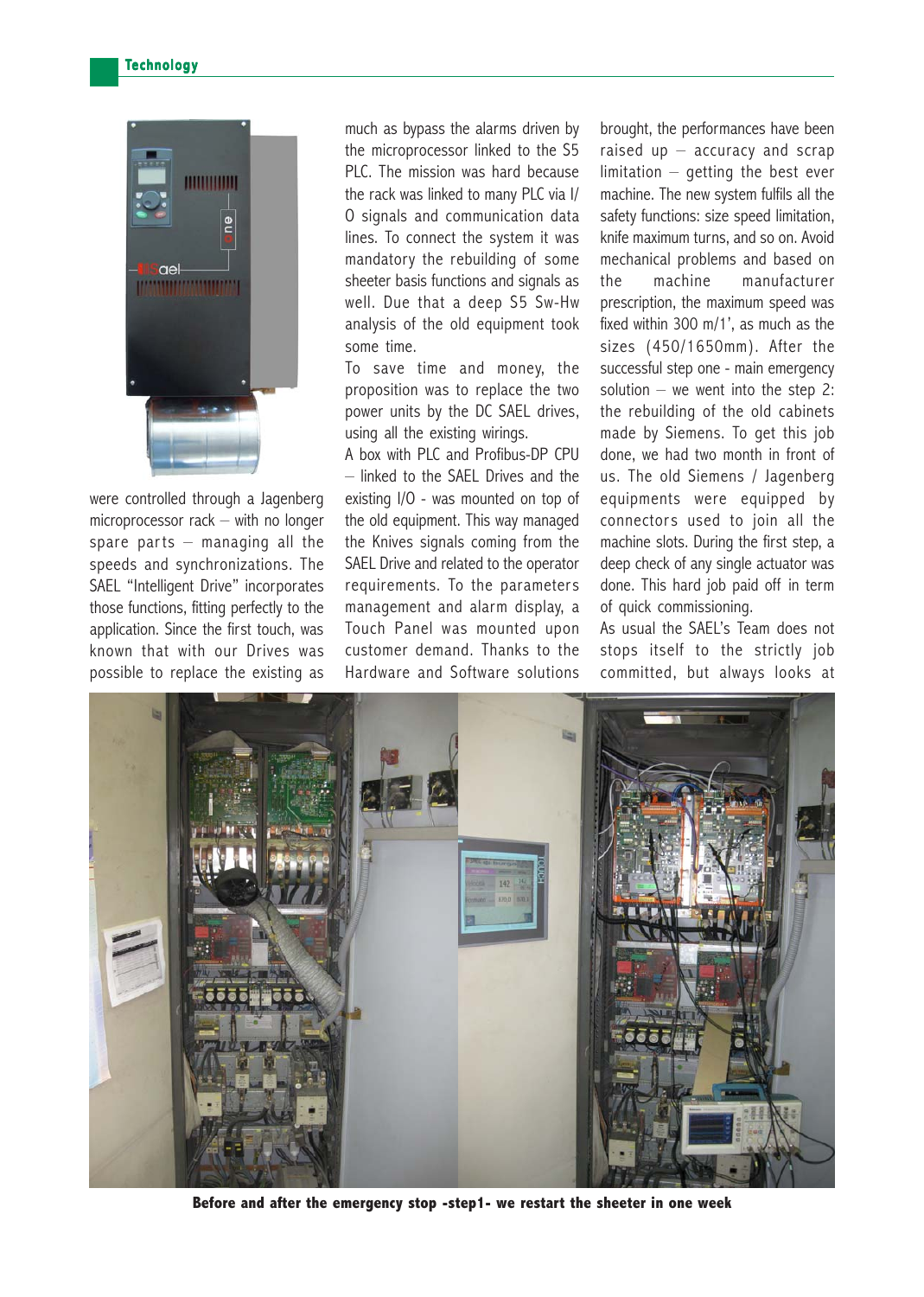

**First production testing - after only 11 days from shutdown**

chambers of improvement at any side of the machine. The study of the old cutting system, as much as the overall machine, pointed out some weaknesses. Actually the Burgos's

technicians went into a positive review and agreed to apply the modifications. A particular attention was paid to the safety. The entire coils braking system was rebuilt: a remote unit who controls

a sensor via Profibus-DP now drives every coil.

This new solution has several advantages versus the old one  $-$  who assumed an equal pressure for all the coils -. Some of the main achievements are below listed:

- The independent pull management allows any material and bending differences compensation between the coils.
- Machine programmable diameter stop.
- Automatic nr. of coils detection and braking enabling  $-$  to a proper management as much as sheets counting -.
- Over-braking management on emergency stop phase – thanks to the coil inertia calculation any paper injuries happens, as much as a quick restart of the operation -.



**View of the complete cabinet after the emergecy restart -Step1-**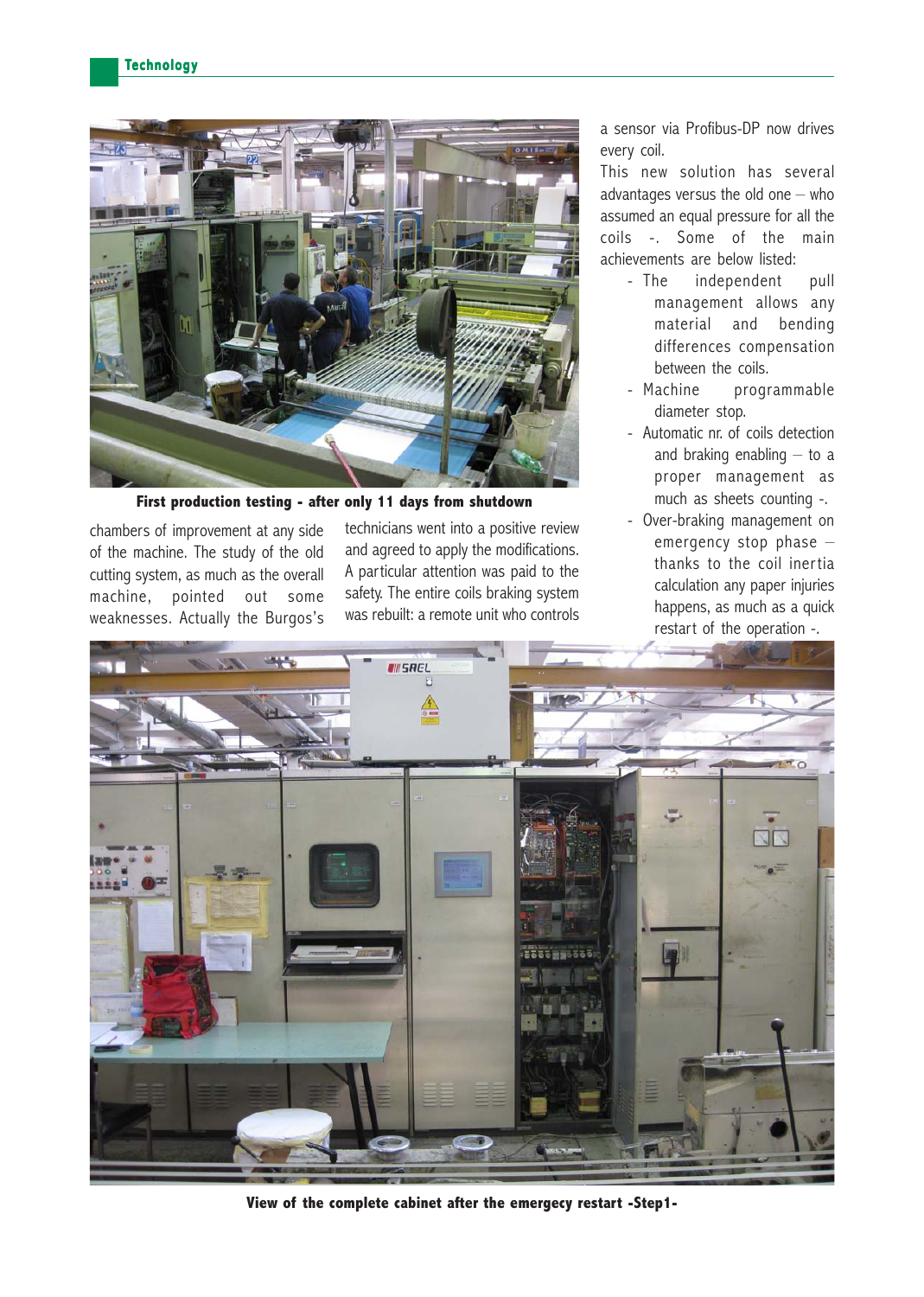

**New cabinet after the complete reconstruction -step2-**

- Old pneumatic circuits elimination. Thanks to the SAEL's know-how on

sheeter, an important innovation has

been applied. Better cutting accuracy at low speeds: the best achievement ever for this machine.



The technical evolution and the new machine management sequences to the pallet changing, allows a tremendous scrap reduction and a better machine driving as well.

The software graphical interface is nice and very friendly user. It allows to anyone the quick data exchanging, computing the production change, and programing some jobs to do eventually.

Thanks to the automatic control settings, the custom made software prevents any fault at the normal condition. This makes the operator job easier, permitting to focus on the quality production controls.

To a full independency form the cycle computing; each synchronized drive is made via hardware. This is the best job condition.

**View of unwinding station of the sheeter Jagenberg**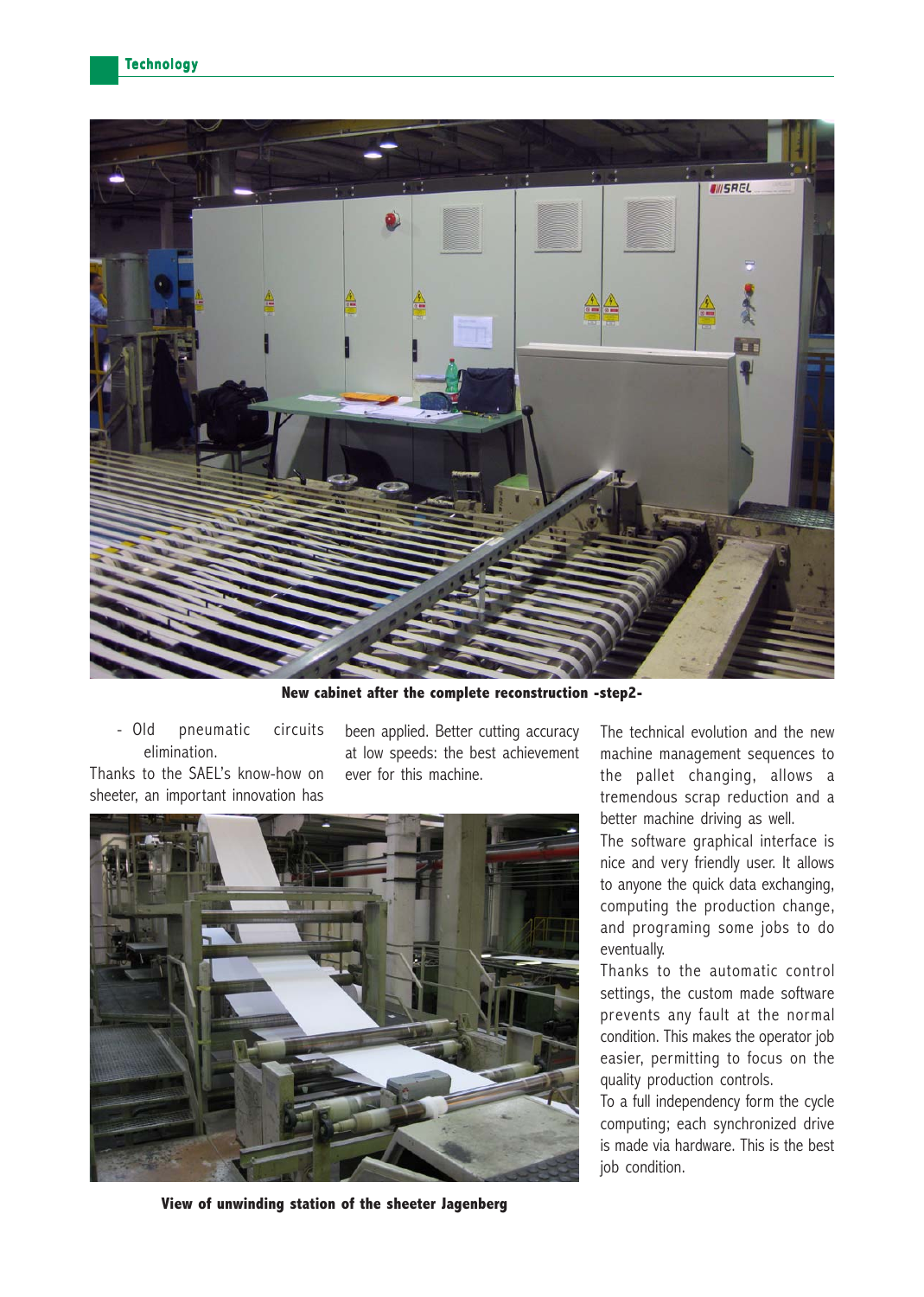

**Degressive breaking implementation for each reels**

The equipment delivery occurred on mid of December and the sheeter take-over during Christmas time. The plan activity before the game,

 allowed the Paper Mill team to replace the cabinets and all the other side jobs in a very short time. After six days to the take in place all the tests and the paper simulations were done, and the machine was ready to produce full time.

The following two days were focused on productivity implementation; fine tunings, and operators training. All those jobs happened few days in front of the planned dates.

The Paper Mill Management and the operators too, were happy of the achievements:

Production speed increased; Short time to production changings; Less jumps up thanks to specific tools; Easier driving; Tremendous scraps reduction due to a better condition at the lower speed 20-25m/min – the old system caused the entire production scrap below 60-70m/min speed, and a too fast acceleration / deceleration ramp about two minutes -; Quality improvement due to an accurate cutting precision and a better breaking system; New



**View of rebuilded Jagenberg sheeter with new electrical cabinet - Burgo Toscolano papermill**